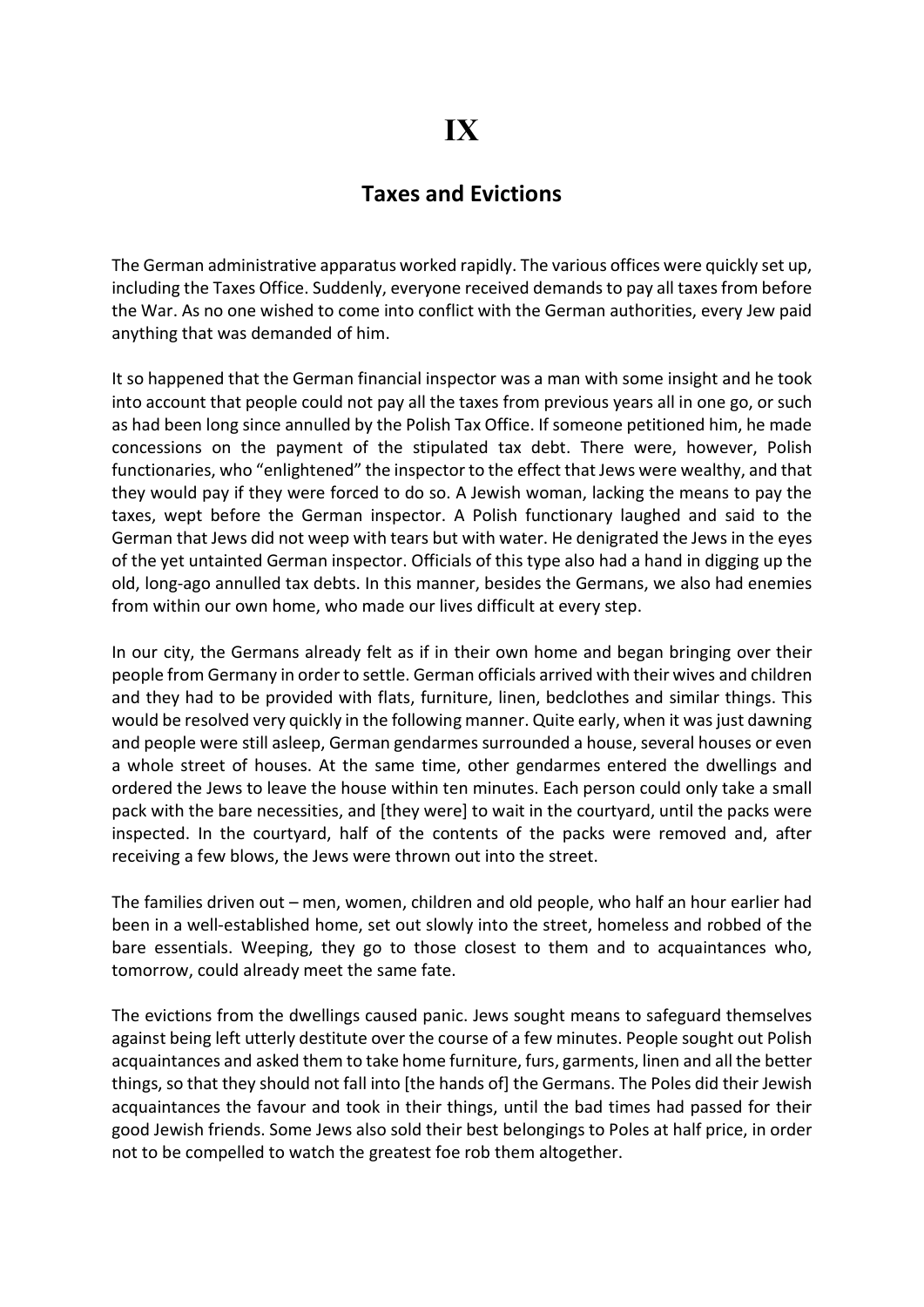Apart from homes for the officials, the German authorities also required large and beautiful premises for their offices. One day, the Judenrat received orders to send workers, with horses and carts, to the Jewish Gimnazjum. Germans were already waiting there, and they commanded the Jews to take away everything that was in the building to the German storehouses, where the property, which was looted from the Jews, was being accumulated. The gimnazjum building was appropriated to set up the Employment Office. Soon, Jewish workers drove carts, loaded with school benches, tables, cupboards, desks and other furniture, down the streets. Another Jewish building had been destroyed.

The following day, orders arrived from the Stadthauptmann to renovate the Jewish Gimnazjum building. Jewish engineers from the Judenrat's technical department, with Jewish labourers and professional workmen, immediately began freshening up the building. Day after day, Jewish labourers toiled at the German Pithom and Raamses<sup>1</sup> works and, in the evening, one could see them coming back exhausted, holding their tools, their heads bowed down to the ground, the white bands of shame on their arms, embittered because they were being forced to demolish a Jewish cultural position with their own hands - with Jewish hands - and prepare it for the sake of the greatest enemy of the Jews.

The Jewish Hospital shared the very same fate as the Jewish Gimnazjum. One day, the telephone rang at the Judenrat - it was the Stadthauptmann's deputy. He ordered Kopiński, the prezes [president] of the Judenrat, to report to him immediately. The prezes drove off in great haste to the *Stadthauptmann* and, soon, returned dejected. Immediately, he called a meeting of the Judenrat and announced that he had received orders from the Stadthauptmann to vacate all the buildings of the Jewish Hospital, remove all the things from there and to turn over the premises to the gendarmerie. This had to be carried out quickly, because the command was given with a short deadline.

Quite early next morning, Jewish tenants could be seen being thrown out of a house. Under the orders of the German gendarmes, Jewish workers took away the furniture from there to the German warehouses. It was into this same house that the Jewish Hospital was to be moved.

The Jewish Hospital was located past the bridge, on the banks of the Warta. It was made up of ten very beautiful edifices. In spacious halls, with walls lacquered white, stood white beds for Jewish patients. In the other buildings the kitchen, washroom, offices and living quarters for the doctors and employees were set up. The buildings were surrounded by a large garden with benches.

Our city's Jewish populace had built this hospital and had already maintained it for decades. Wealthy Jews had donated large sums of money and all the Jews had paid monthly contributions to the hospital. Częstochowa Jews were proud of their hospital. And, now, they were forced to relocate the entire hospital to a few grimy rooms, somewhere on a backstreet. Everything had to be done in such haste, that there was no time to take in what was happening.

<sup>1</sup> [TN: Ref. to the two Egyptian cities which, according to Scripture (Exodus 1:11), were built by the Israelite slaves: "Therefore they did set over them taskmasters to afflict them with their burdens. And they built for Pharaoh treasure cities, Pithom and Raamses."]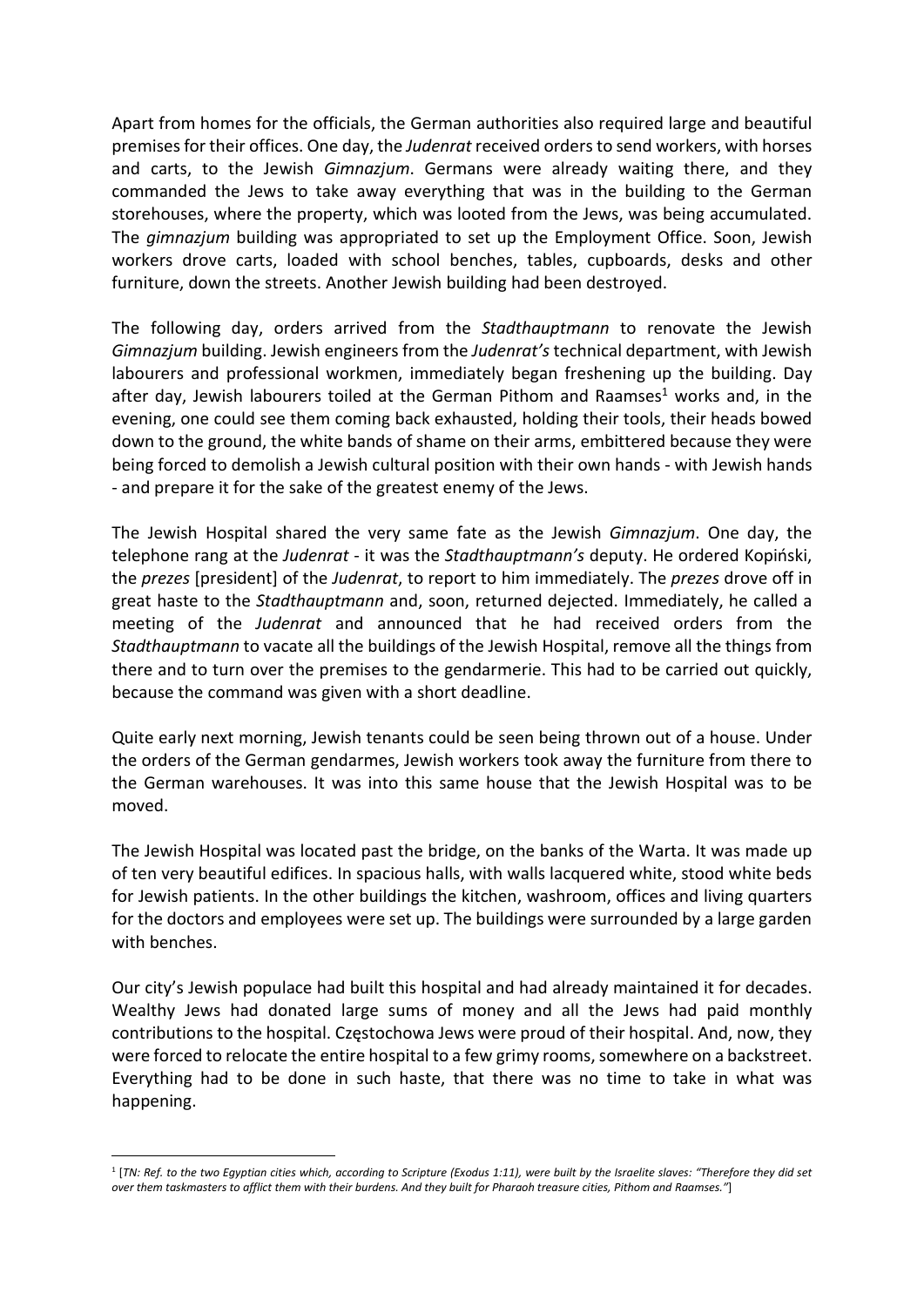Painters are already going with their ladders to whitewash, with line, the few rooms there, from which yesterday the Jewish tenants had been evicted. A small hospital needs to be quickly set up. Scrawny little Jewish horses with rundown carts drive up, bringing the Jewish Hospital's beds, tables, benches and other furnishings. Everything is temporarily dumped in the small courtyard, until the little rooms were whitewashed with lime.

It is a gloomy day. A fine drizzle of rain is falling from the heavens, and it settles like beads of perspiration on the white hospital beds, the scrawny little horses, the rest of the hospital equipment scattered about in the dirty courtyard and on the Jewish doctors, who have come here to see what the hospital will look like in this new location.

The work is done quickly. Everyone hurries to meet the deadline which the Stadthauptmann has set for moving.

Even before the fresh lime had dried on the walls, the beds, tables and all the other things were thrown into the rooms.

On the following day, the seriously ill were transferred. Those, who could still put their feet on the ground without assistance, were discharged from the hospital.

That is how the Germans robbed the Jewish population of their hospital building.

\* \* \*

The German occupation authorities also did not forget to provide the military even with brothels and, to this purpose, the Jews were also to supply premises.

That is the fate which befell the city's only Jewish hotel - the Hotel Kupiecki at Aleja 18. In the middle of one bright day, German gendarmes fell upon this same Jewish hotel. They threw out the old owner and his family, gave them a good beating and installed the women for prostitution there. Guards were stationed at the entrance, who checked the entry cards to the women.

This brothel was busy day and night and the surrounding neighbours had no peace from the constant brawls and scandals that were always playing out there. After some time, this locale turned out to be too small and the authorities found another Jewish building for this same purpose:

In our city, besides the Jewish Gimnazjum, there was also a middle school for Jews, which was owned by Dr Axer. He had constructed the building with his own money and was also headmaster of the school. This school was located on a quiet street, near the central post office.

It was this building that the German authorities chose for the military brothel. One day, Dr Axer and his wife were thrown out of their home and from the entire premises. They were not allowed to take the merest trifle with them - they were even forced to leave their personal